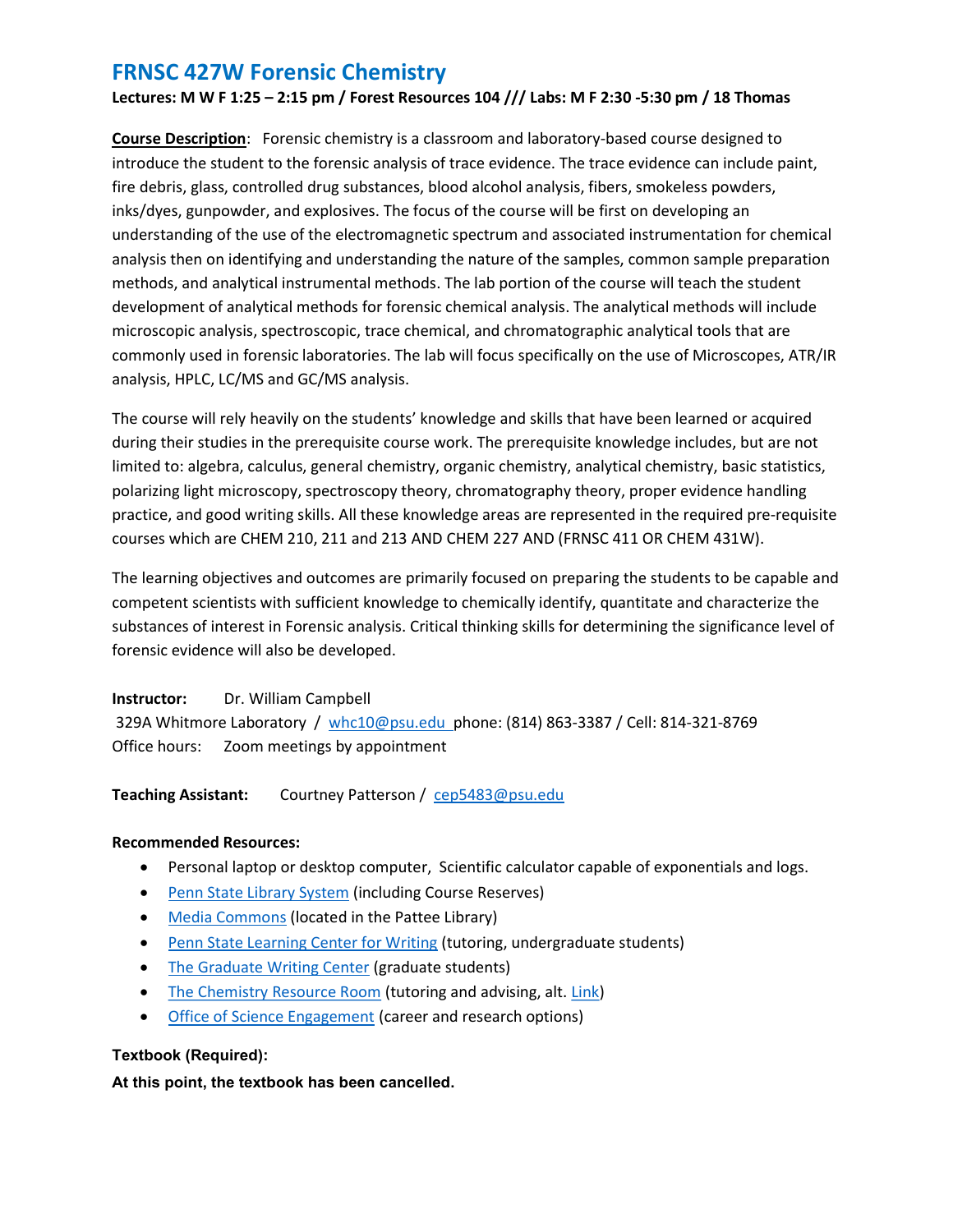Lectures: M W F 1:25 – 2:15 pm / Forest Resources 104 /// Labs: M F 2:30 -5:30 pm / 18 Thomas

### Other reading:

- Materials Analysis in Forensic Science, ed. Max Houck, Academic Press, 2015 (Course Reserves at Pattee Library)
- Journal articles suggested in lecture
- Writing the Laboratory Notebook, Kanare (should be on Course Reserves)
- Resources posted on Canvas and files/folders in Box
- NOTE: the reading list will continue to be updated

#### Learning Objectives and Outcomes:

- Understand and be knowledgeable of the role of Quality Assurance in the forensic laboratory
- Be knowledgeable of the theory and operation of the instruments used in a forensic laboratory
- Develop an ability to perform forensic methods of analysis for fibers, drug chemistry and smokeless powders through learning and practice in the lab and lecture as well as paint and glass analysis from lecture.
- Develop the skills to properly record data, observations, and results
- Develop the ability to think critically, logically, and analytically
- Demonstrate an understanding of substances and materials with forensic significance
- Understand the evidentiary value and significance of evidence
- Be able to coherently explain analytical tools, methods, or techniques
- Apply the knowledge of how to properly select an analytical instrument, tool, method, or technique based on a set of criteria
- Develop the ability to build upon prior knowledge and experience to develop a complete understanding of forensic chemistry

## Grading and Letter Grade Assignments: (At this point, Scoring is still tentative)

## Classroom (800 points)

Homework/Assignments / Attendance and Participation: 200pts

Two Regular Exams (200 pts each)

Final Exam (200 points)

## Laboratory (max: 475 points)

(Professionalism, Conduct, Behavior will be part of the grade)

| Module 1 – HPLC Method Development / Benzodiazepines  | <b>HPLC Optimization</b>           |
|-------------------------------------------------------|------------------------------------|
| Module 2 - Smokeless Powders                          | GC/MS / Microscope                 |
| Module 3 - HPLC Standard Curve / Benzodiazepines      | <b>HPLC Standard Curve</b>         |
| Module 4 - LC/MS Method development for Illegal drugs | Tandem LC/MS                       |
| Module 5 - ATR/IR Drugs /// Microscope IR / Fibers.   | Infrared Spectroscopy / Extraction |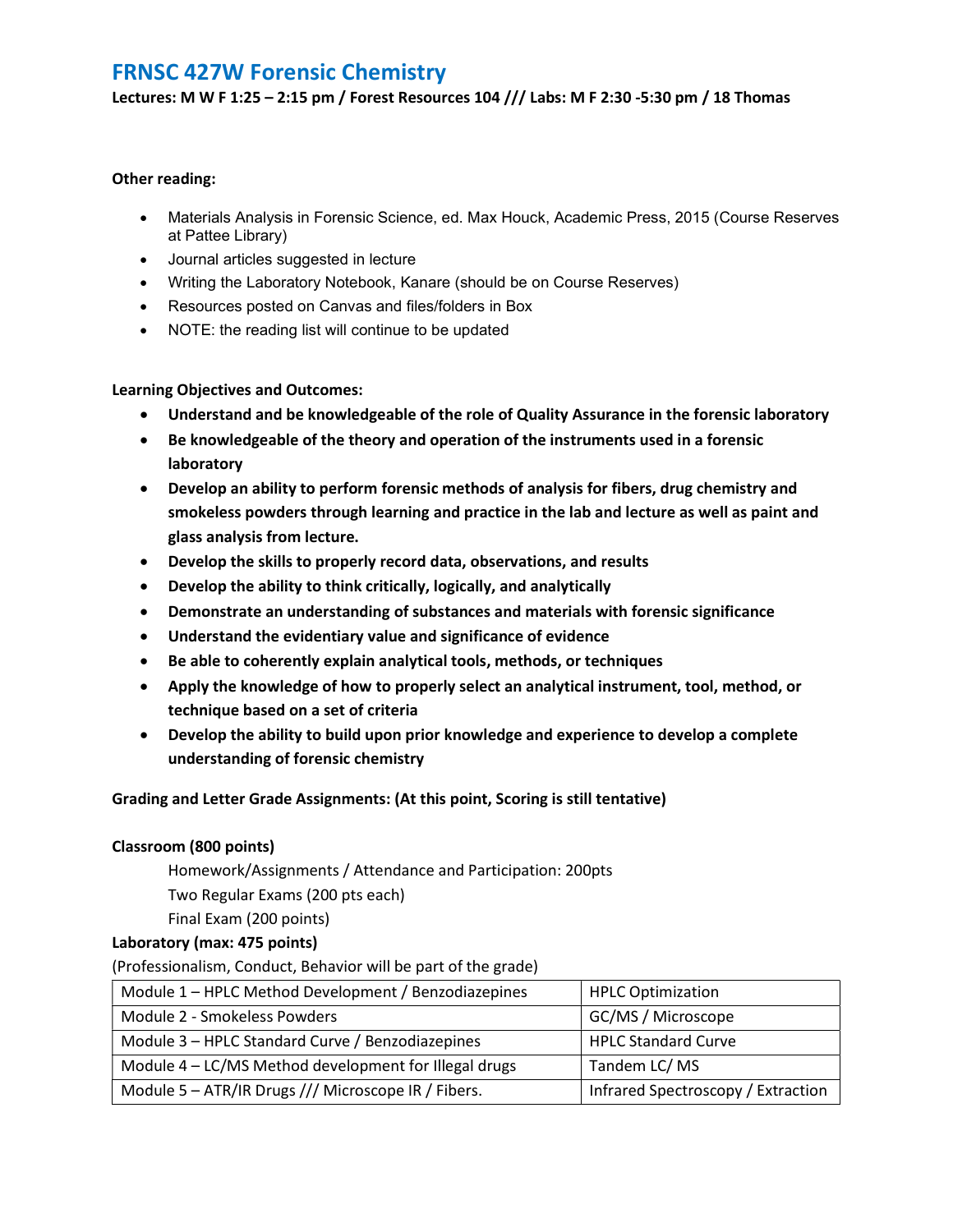Lectures: M W F 1:25 – 2:15 pm / Forest Resources 104 /// Labs: M F 2:30 -5:30 pm / 18 Thomas

#### Letter Grade Assignments

| 93 % to 100 %    | A    |
|------------------|------|
| 90 % to < 93 %   | А-   |
| 87 % to < 90 %   | B+   |
| 84 % to $< 87$ % | B    |
| 80 % to $< 84$ % | B-   |
| 77 % to $< 80$ % | $C+$ |
| 70 % to < 77 %   | C    |
| 60 % to < 70 %   | $C-$ |
| 0 % to < 60 %    | D    |

#### Additional comments:

Scaling or curving. There is no consideration given to scaling or curving on the cumulative point scores in this course. The students' performance is entirely derived from individual effort. As a consequence, adjusting the score based on the overall performance of the class is not consistent with the expectations of the course.

Classroom Participation and Attendance. At the start of the semester, Participation and Attendance Points start at 80 / 100 points and additional points are accrued based on performance and behavior.

- Up to +10 points for attendance and timeliness over the semester
- Up to +10 points for appropriate and professional and respectful behavior over the semester

Additional comments on Attendance: More than two (2) unexcused absences will result in a deduction of 10 points from the Participation and Attendance Points for each absence exceeding the two (2) unexcused absences.

Late Assignment and Quiz/Exam Make-up Policy: Only documented cases of hardship, emergency, illnesses, etc. will be considered for late assignment submissions or quiz/exam make-up. Late assignments after the due date/time will receive an immediate 50% deduction from the maximum point score before assignment grading. Assignments received over 24 hours after the due date/time will not receive any credit.

Make-up Quizzes. If a student has a scheduling conflict with the date and time of the quiz, the student is responsible for letting the Instructor know that she/he cannot be there for the quiz with as much notice as possible (at least a week, preferably). If the student does not inform the Instructor, no make-up quiz will be offered. NOTE: Please see Exceptions and Unforeseen Circumstances.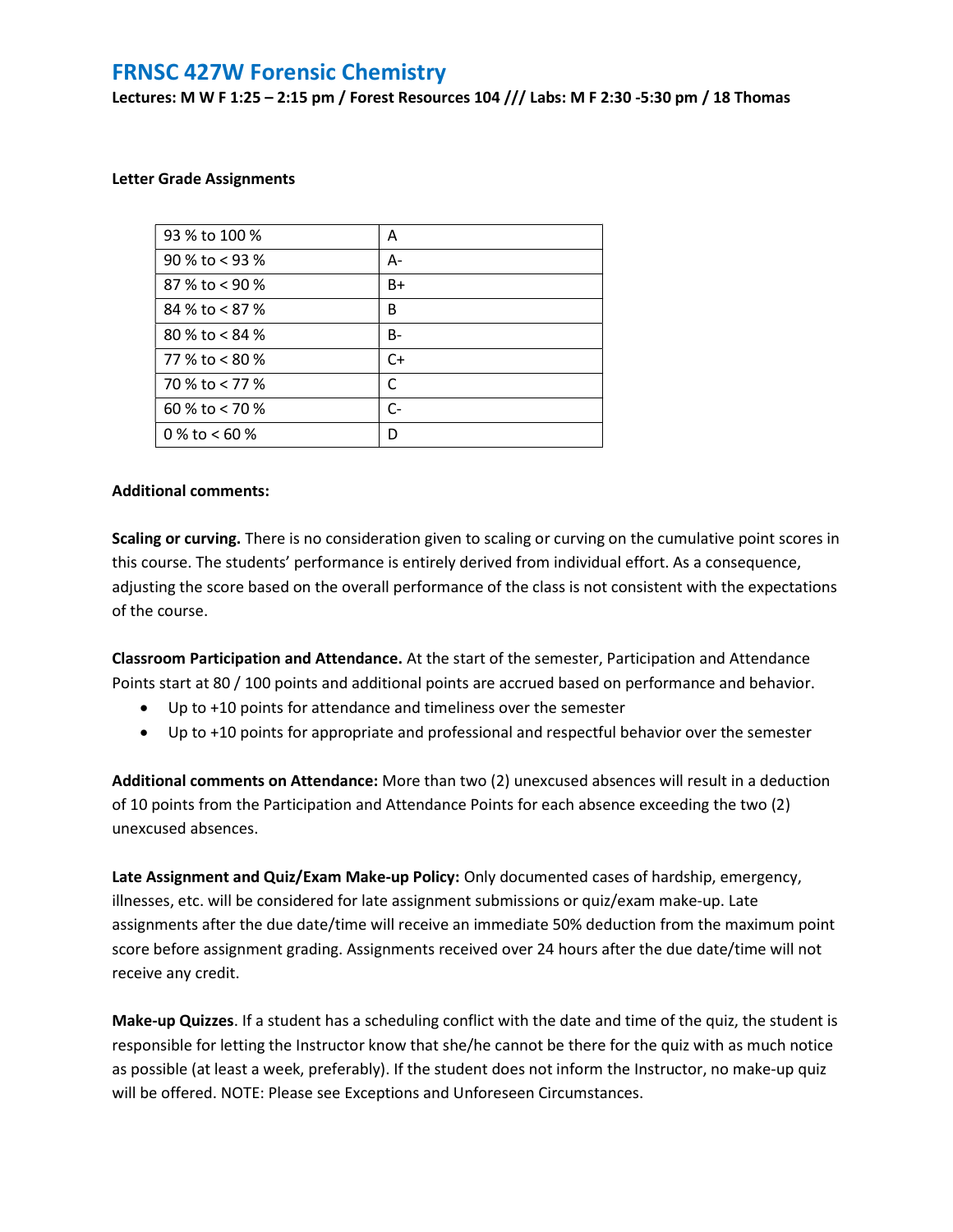Lectures: M W F 1:25 – 2:15 pm / Forest Resources 104 /// Labs: M F 2:30 -5:30 pm / 18 Thomas

Personal hardship. Life events happen. The instructor can discuss options to assist the student in completing the course, or if need be, to drop the course.

Pre-laboratory assignments. Introduction write-ups must be submitted on Canvas by the due date/time in order to earn credit. Students who have not completed the pre-lab assignments will be required to complete them prior to beginning the laboratory. For this student, this could result in not having sufficient time to complete the laboratory exercises and adversely affect their grade as well as their learning experience. (NOTE: students who do not complete TWO or more pre-laboratory exercises in a timely manner will result in a drop of one letter grade from their final grade in the overall course.)

Laboratory Professionalism, Conduct, Behavior. At the start of the semester, Professionalism Points start at 70 / 100 points and additional points are accrued based on performance and behavior.

- Up to +10 points for laboratory attendance over the semester
- Up to +10 points for appropriate and professional behavior over the semester
- Up to +10 points for effective use of laboratory time (e.g, conversation restricted to laboratory exercises, restrict texting and mobile device use to immediate and necessary personal concerns)

Laboratory Time. Students may NOT use lab time in the other laboratory sessions to perform any lab work, data collection, retrieval, or analysis without explicit written permission from the Instructor. The student must make the request in writing at least 48 hours in advance.

Laboratory Clean-up. Any work spaces that are left messy at the end of all laboratory sessions will be documented and will result in point deductions for all students officially registered for that session. Point deductions range from 1 to 10 points per incident depending on the severity of the infraction.

Rubrics. Each of the assignments, laboratories, papers, etc. will have their own set of rubrics. Please check the SOPs for the details on each of them.

Policy on Late Assignments. An assignment that is handed in after the due date/time posted on Canvas or announced in class, whichever one is the more recent, there will be a 50% deduction from the max points for the first 24 hours in which the assignment is late. Assignments submitted more than 24 hours after the due date/time will not receive any credit. NOTE: Please see Exceptions and Unforeseen Circumstances. NOTE: Please be aware that some specific assignments will be clearly identified as NO LATE assignments will be accepted and they must be submitted before or on the due date/time.

## Classroom Expectations.

Electronic devices – FRNSC 427W related work only during the class. Applies to mobile devices (laptops, tablets, smartphones, smart watches, etc.) Questions posed to class – Students are expected to respond to questions Conversations and cross-talk – Conversations and cross-talk during lectures, or when an instructor, guest, or a student is speaking, are rude and unprofessional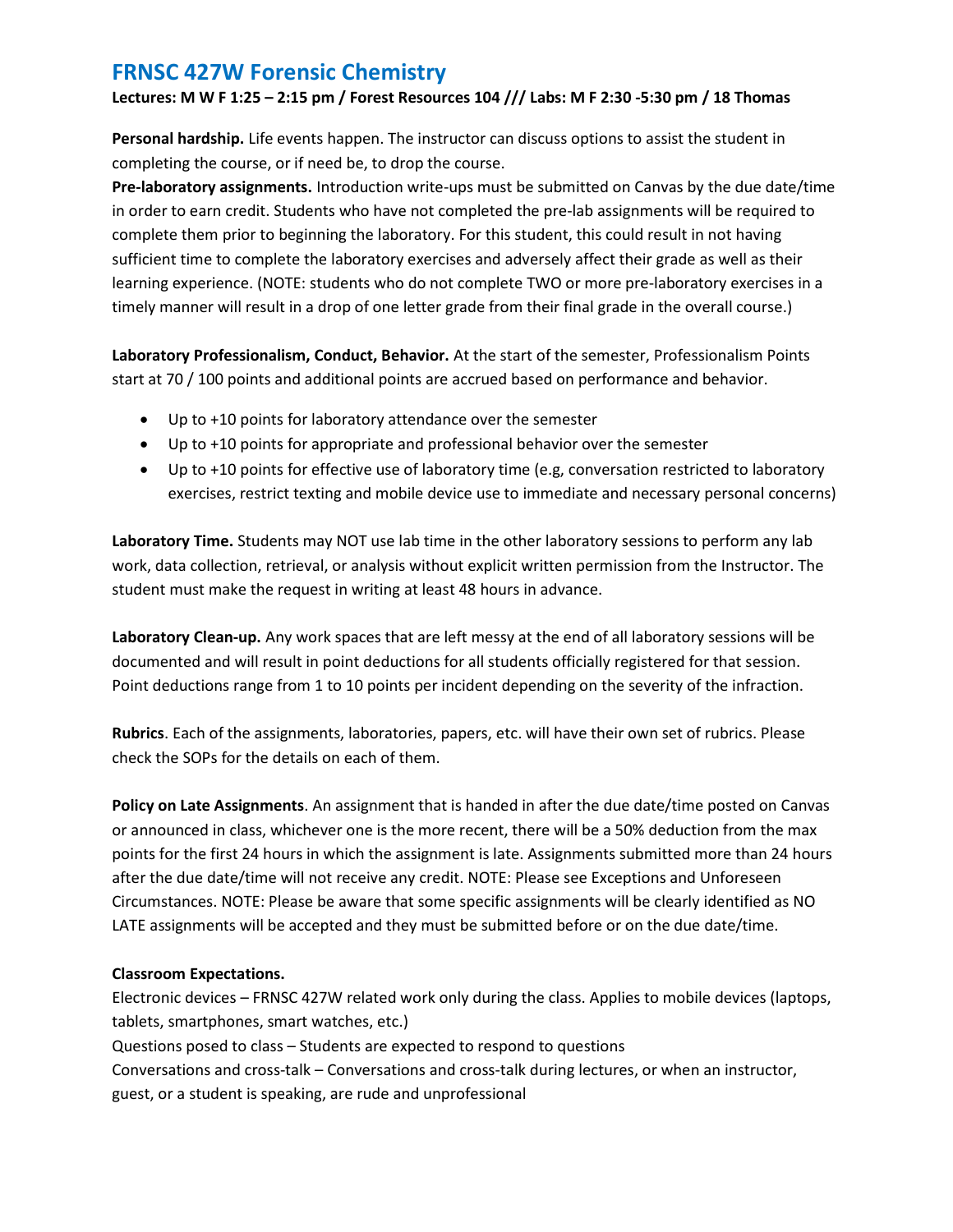Lectures: M W F 1:25 – 2:15 pm / Forest Resources 104 /// Labs: M F 2:30 -5:30 pm / 18 Thomas

Preparation for lectures is encouraged – The Instructor will make every attempt to have all the materials available in the appropriate Box folder prior to class.

Note-taking is encouraged – Passive learning (e.g. listening to lectures) has a higher chance of poorer retention in knowledge and results in increased studying time without improved test scores. It is ineffective, increases anxiety as test dates approach, and is a bad habit that needs to be replaced.

Exceptions and Unforeseen Circumstances. If a student has a medical or personal emergency, the appropriate documentation required by Penn State Policy (See Course Policies – Attendance below) must be provided and alternate arrangements could be made to help the student complete the assignments, quizzes, laboratories, etc. If there is a weather event or other campus emergency that prevents the scheduled events from being completed on time, then the Instructor will announce the new dates/times when it is feasible to determine a new date/time.

## Course Policies – Attendance

If you need to request an exception due to a personal or medical emergency, contact the instructor directly as soon as you are able. Such requests will be considered on a case by case basis.

This course abides by the Penn State Class Attendance Policy 42-27: http://senate.psu.edu/policies/42-00.html#42-27, Attendance Policy E-11: http://www.psu.edu/oue/aappm/E-11.html, and Conflict Exam Policy 44-35: http://www.psu.edu/ufs/policies/44-00.html#44-35 Please also see Illness Verification Policy: http://studentaffairs.psu.edu/health/welcome/illnessVerification/, and Religious Observance Policy: http://www.psu.edu/oue/aappm/R-4.html. Students who miss class for legitimate reasons will be given a reasonable opportunity to make up missed work, including exams and quizzes. Students are not required to secure the signature of medical personnel in the case of illness or injury and should use their best judgment on whether they are well enough to attend class or not; the University Health Center will not provide medical verification for minor illnesses or injuries. Other legitimate reasons for missing class include religious observance, family emergencies, and regularly scheduled universityapproved curricular or extracurricular activities. Students who encounter serious family, health, or personal situations that result in extended absences should contact the Office of Student and Family Services for help: http://studentaffairs.psu.edu/familyservices/. Whenever possible, students participating in University-approved activities should submit to the instructor a Class Absence Form available from the Registrar's Office: http://www.registrar.psu.edu/student\_forms/, at least one week prior to the activity. (Note: This form is currently only available online as a PDF).

Campus emergencies, including weather delays, are announced on Penn State Live (http://news.psu.edu) and communicated to cellphones, email, the Penn State Facebook page, and Twitter via PSUAlert (to sign up, please see https://psualert.psu.edu/psualert/).

## Academic Integrity Statement

All Penn State policies regarding ethics and honorable behavior apply to this course. Academic integrity is the pursuit of scholarly activity free from fraud and deception and is an educational objective of this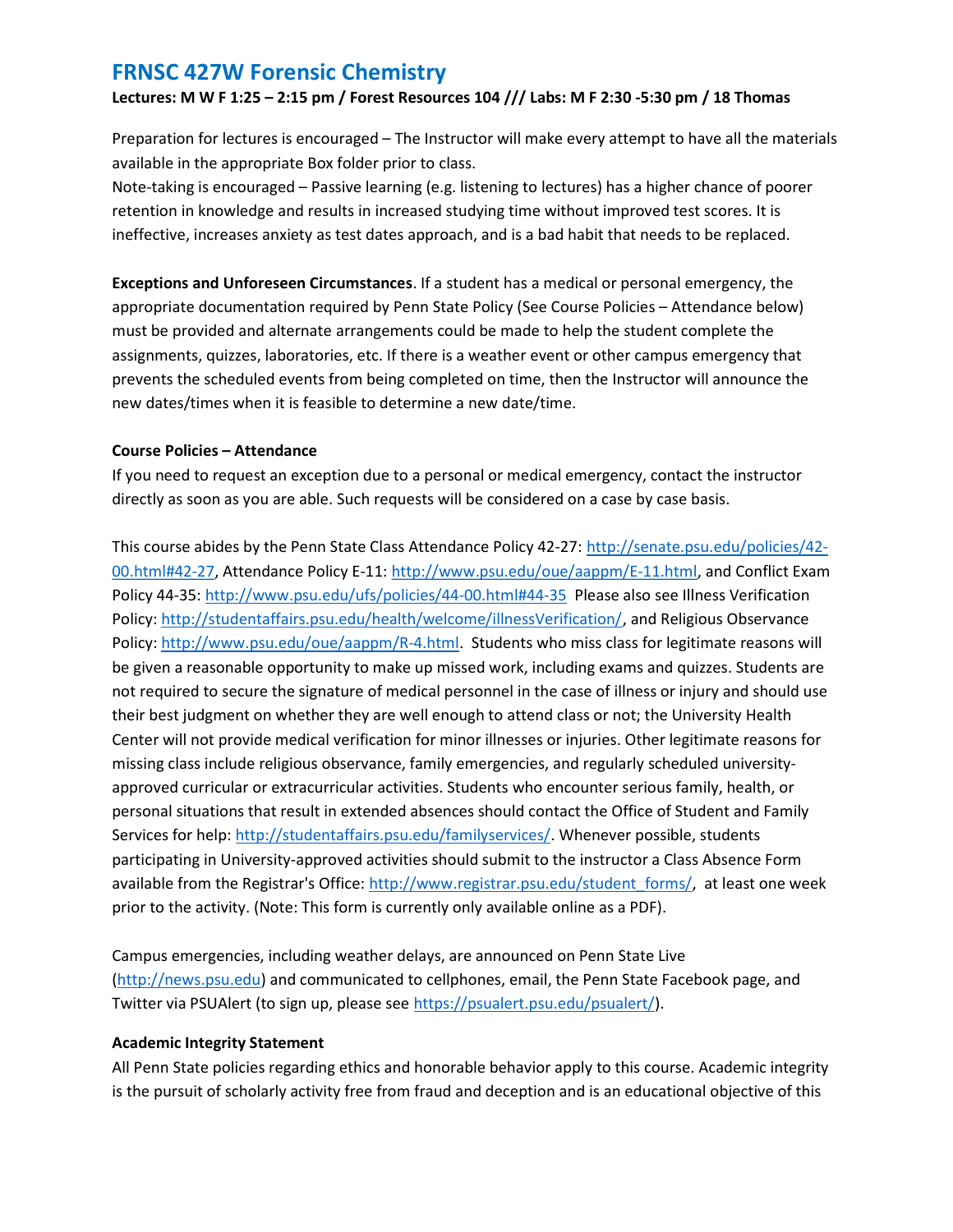## Lectures: M W F 1:25 – 2:15 pm / Forest Resources 104 /// Labs: M F 2:30 -5:30 pm / 18 Thomas

institution. All University policies regarding academic integrity apply to this course. Academic dishonesty includes, but is not limited to, cheating, plagiarizing, fabricating of information or citations, facilitating acts of academic dishonesty by others, having unauthorized possession of examinations, submitting work of another person or work previously used without informing the instructor, or tampering with the academic work of other students.

For any material or ideas obtained from other sources, such as the text or things you see on the web, in the library, etc., a source reference must be given. Direct quotes from any source must be identified as such.

Students in this class are expected to write up their assignment or reports individually, to work the exams on their own, and to write their papers in their own words using proper citations. Class members may work on the assignments in groups, but then each student must write up the answers separately. Students are not to copy problem or exam answers from another person's paper and present them as their own; students may not plagiarize text from papers or websites written by others. Students who present other people's work as their own will receive at least a 0 on the assignment and may well receive an F or XF in the course.

All exam answers must be your own, and you must not provide any assistance to other students during exams. Any instances of academic dishonesty WILL be pursued under the University and Eberly College of Science regulations concerning academic integrity. For more information on academic integrity, see Penn State's statement on plagiarism and academic dishonesty.

The Eberly College of Science Code of Mutual Respect and Cooperation embodies the values that we hope our faculty, staff, and students possess and will endorse to make The Eberly College of Science a place where every individual feels respected and valued, as well as challenged and rewarded.

#### Plagiarism

Plagiarism is the practice of taking someone else's work or ideas and presenting them as your own. You are advised to look up the definition of and descriptions of different forms of plagiarism. Plagiarism will not be tolerated! The first offense will result in a grade of zero on the assignment and filing of an Academic Integrity Form which will be forwarded to the Associate Dean's Office. If a policy of dropping the lowest grade is implemented during the semester, you will not receive the benefit of this policy and you will have all grades count toward your final grade, including the zero on the plagiarized material. The second offense of plagiarism will result in a grade of "F" in the course and referral to the Committee on Academic Integrity where further action may be taken. If you need help determining the correct way to paraphrase another work without committing plagiarism, ask myself or another knowledgeable mentor.

(text courtesy of Dr. Greg Broussard)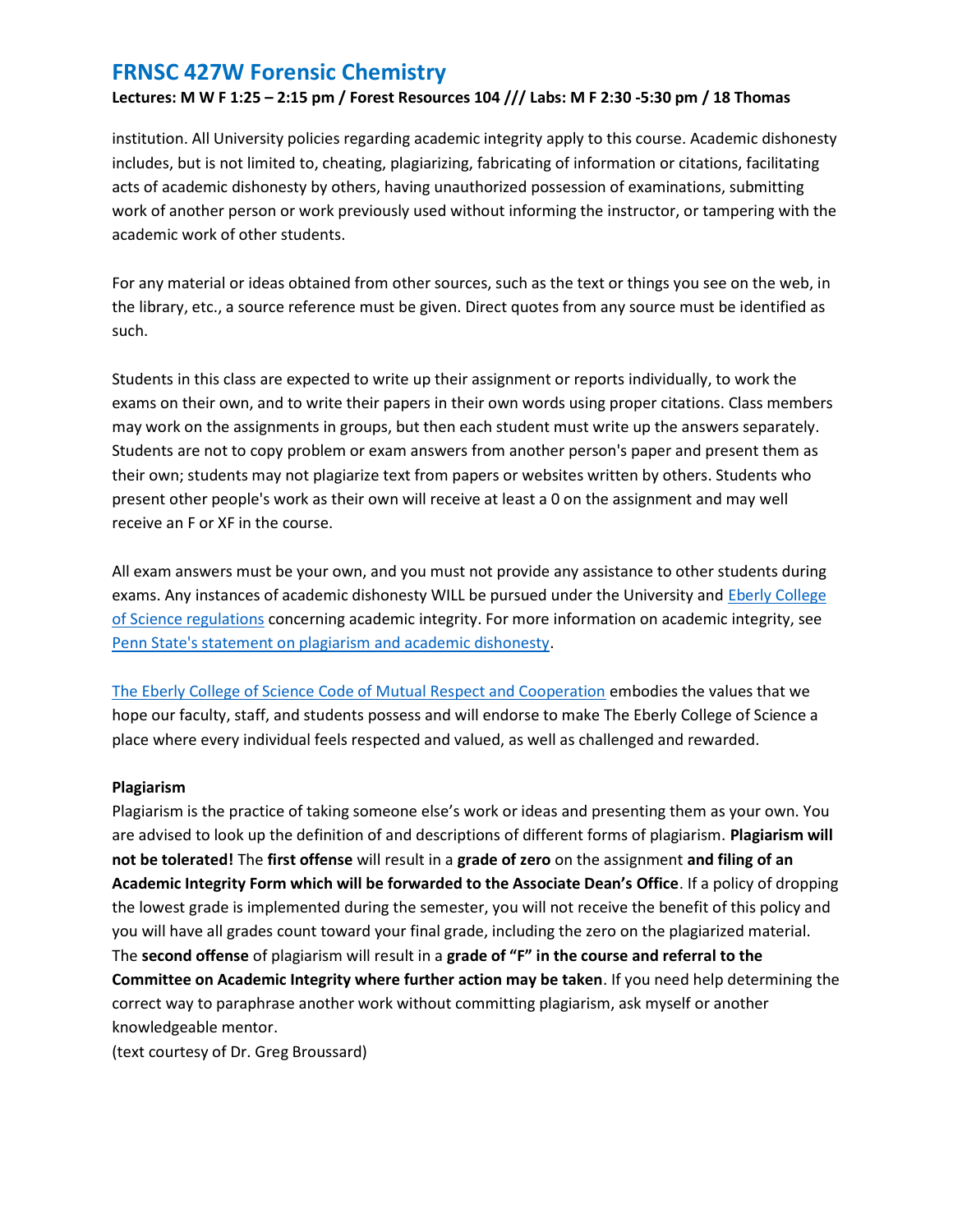## Lectures: M W F 1:25 – 2:15 pm / Forest Resources 104 /// Labs: M F 2:30 -5:30 pm / 18 Thomas

In this course, the Penn State edition of TurnItIn Feedback Studio (integrated with Canvas) will be used by the instructor, TAs, and students as a method of checking for plagiarism and to monitor the instances of both unintentional and intentional instances of plagiarism.

What is TurnItIn?

Turnitin is a web-based writing assessment toolkit which allows instructors to provide feedback to students through markup tools, rubrics, proofing tools and originality reports to detect plagiarism. Turnitin also provides peer review options. (from: http://turnitin.psu.edu/)

Links:

What is plagiarism? Theodore W. Frick, Professor Emeritus Penn State Student Affairs Office of Student Conduct

## Accommodations for Students with Disabilities

Penn State welcomes students with disabilities into the University's educational programs. Every Penn State campus has an office for students with disabilities. The Office for Disability Services (ODS) Web site provides contact information for every Penn State campus: http://equity.psu.edu/student-disabilityresources. For further information, please visit the Office for Disability Services Web site.

In order to receive consideration for reasonable accommodations, you must contact the appropriate disability services office at the campus where you are officially enrolled, participate in an intake interview, and provide documentation http://equity.psu.edu/student-disability-resources/applying-forservices. If the documentation supports your request for reasonable accommodations, your campus's disability services office will provide you with an accommodation letter. Please share this letter with your instructors and discuss the accommodations with them as early in your courses as possible. You must follow this process for every semester that you request accommodations.

## Military Personnel

Veterans and currently serving military personnel and/or spouses with unique circumstances (e.g., upcoming deployments, drill/duty requirements, disabilities, VA appointments, etc.) are welcome and encouraged to communicate these, in advance if possible, to the instructor in the case that special arrangements need to be made.

## Counseling and Psychological Services (CAPS)

Many students at Penn State face personal challenges or have psychological needs that may interfere with their academic progress, social development, or emotional wellbeing. The university offers a variety of confidential services to help you through difficult times, including individual and group counseling, crisis intervention, consultations, online chats, and mental health screenings. These services are provided by staff who welcome all students and embrace a philosophy respectful of clients' cultural and religious backgrounds, and sensitive to differences in race, ability, gender identity and sexual orientation.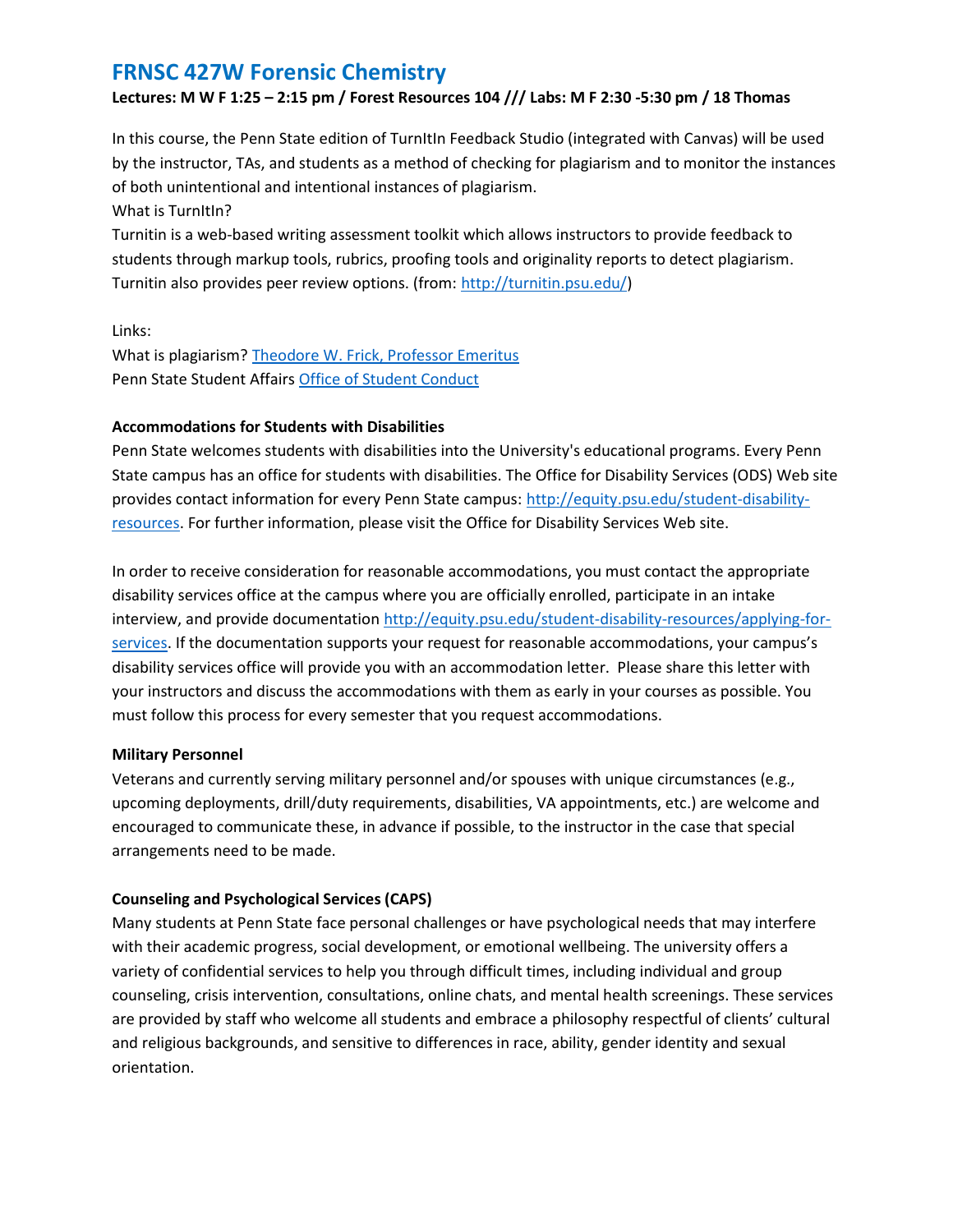Lectures: M W F 1:25 – 2:15 pm / Forest Resources 104 /// Labs: M F 2:30 -5:30 pm / 18 Thomas

Counseling and Psychological Services at University Park (CAPS) (http://studentaffairs.psu.edu/counseling/): 814-863-0395

Counseling and Psychological Services at Commonwealth Campuses (http://senate.psu.edu/faculty/counseling-services-at-commonwealth-campuses)

Penn State Crisis Line (24 hours/7 days/week): 877-229-6400 Crisis Text Line (24 hours/7 days/week): Text LIONS to 741741

## Educational Equity / Report Bias

Penn State takes great pride to foster a diverse and inclusive environment for students, faculty, and staff. Acts of intolerance, discrimination, or harassment due to age, ancestry, color, disability, gender, gender identity, national origin, race, religious belief, sexual orientation, or veteran status are not tolerated and can be reported through Educational Equity via the Report Bias webpage (http://equity.psu.edu/reportbias).

## Disclaimer Statement

Please note that the specifics of this Course Syllabus can be changed at any time, and you will be responsible for abiding by any such changes. Changes will be Announcement in Learning Management System (e.g., Canvas) and the new file will be uploaded to Box.

## Penn State Values

Integrity: We act with integrity and honesty in accordance with the highest academic, professional, and ethical standards.

Respect: We respect and honor the dignity of each person, embrace civil discourse, and foster a diverse and inclusive community.

Responsibility: We act responsibly, and we are accountable for our decisions, actions, and their consequences.

Discovery: We seek and create new knowledge and understanding, and foster creativity and innovation, for the benefit of our communities, society, and the environment.

Excellence: We strive for excellence in all our endeavors as individuals, an institution, and a leader in higher education.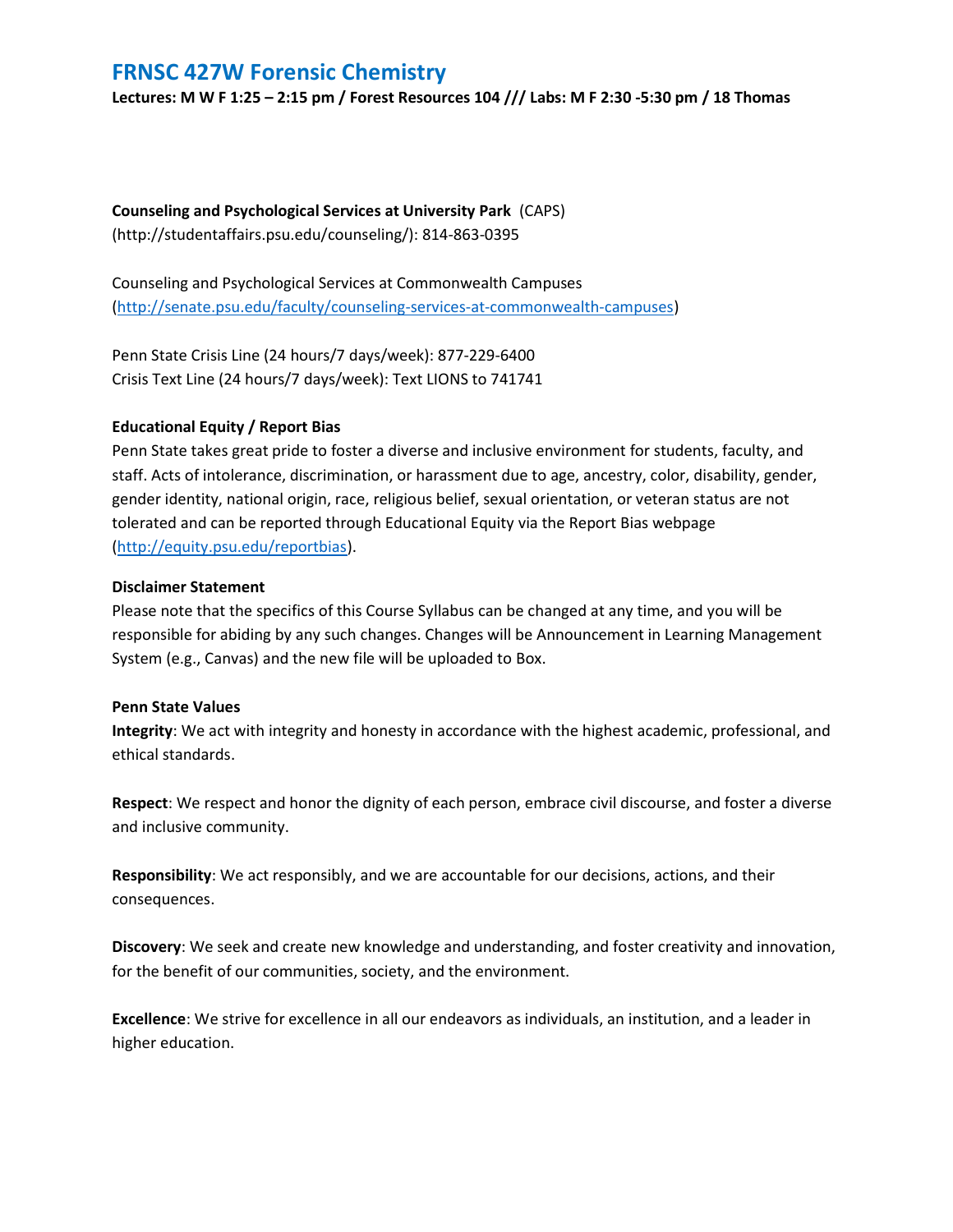Lectures: M W F 1:25 – 2:15 pm / Forest Resources 104 /// Labs: M F 2:30 -5:30 pm / 18 Thomas

Community: We work together for the betterment of our University, the communities we serve, and the world.

#### Nondiscrimination Statement

The Pennsylvania State University is committed to equal access to programs, facilities, admission and employment for all persons. It is the policy of the University to maintain an environment free of harassment and free of discrimination against any person because of age, race, color, ancestry, national origin, religion, creed, service in the uniformed services (as defined in state and federal law), veteran status, sex, sexual orientation, marital or family status, pregnancy, pregnancy-related conditions, physical or mental disability, gender, perceived gender, gender identity, genetic information or political ideas. Discriminatory conduct and harassment, as well as sexual misconduct and relationship violence, violates the dignity of individuals, impedes the realization of the University's educational mission, and will not be tolerated.

Direct all inquiries regarding the nondiscrimination policy to:

Dr. Kenneth Lehrman III Vice Provost for Affirmative Action Affirmative Action Office The Pennsylvania State University 328 Boucke Building University Park, PA 16802-5901 Email: kfl2@psu.edu Tel (814) 863-0471

#### Diversity Statement

The instructor considers this classroom to be a place where you will be treated with respect. All members of this class are expected to contribute to a respectful, welcoming and inclusive environment for every other member of the class. Penn State is "committed to creating an educational environment which is free from intolerance directed toward individuals or groups and strives to create and maintain an environment that fosters respect for others" as stated in Policy AD29 Statement on Intolerance.

## Mandated Reporting Statement

Penn State's policies require me, as a faculty member, to share information about incidents of sex-based discrimination and harassment (discrimination, harassment, sexual harassment, sexual misconduct, dating violence, domestic violence, stalking, and retaliation) with Penn State's Title IX coordinator or deputy coordinators, regardless of whether the incidents are stated to me in person or shared by students as part of their coursework. For more information regarding the University's policies and procedures for responding to reports of sexual or gender-based harassment or misconduct, please visit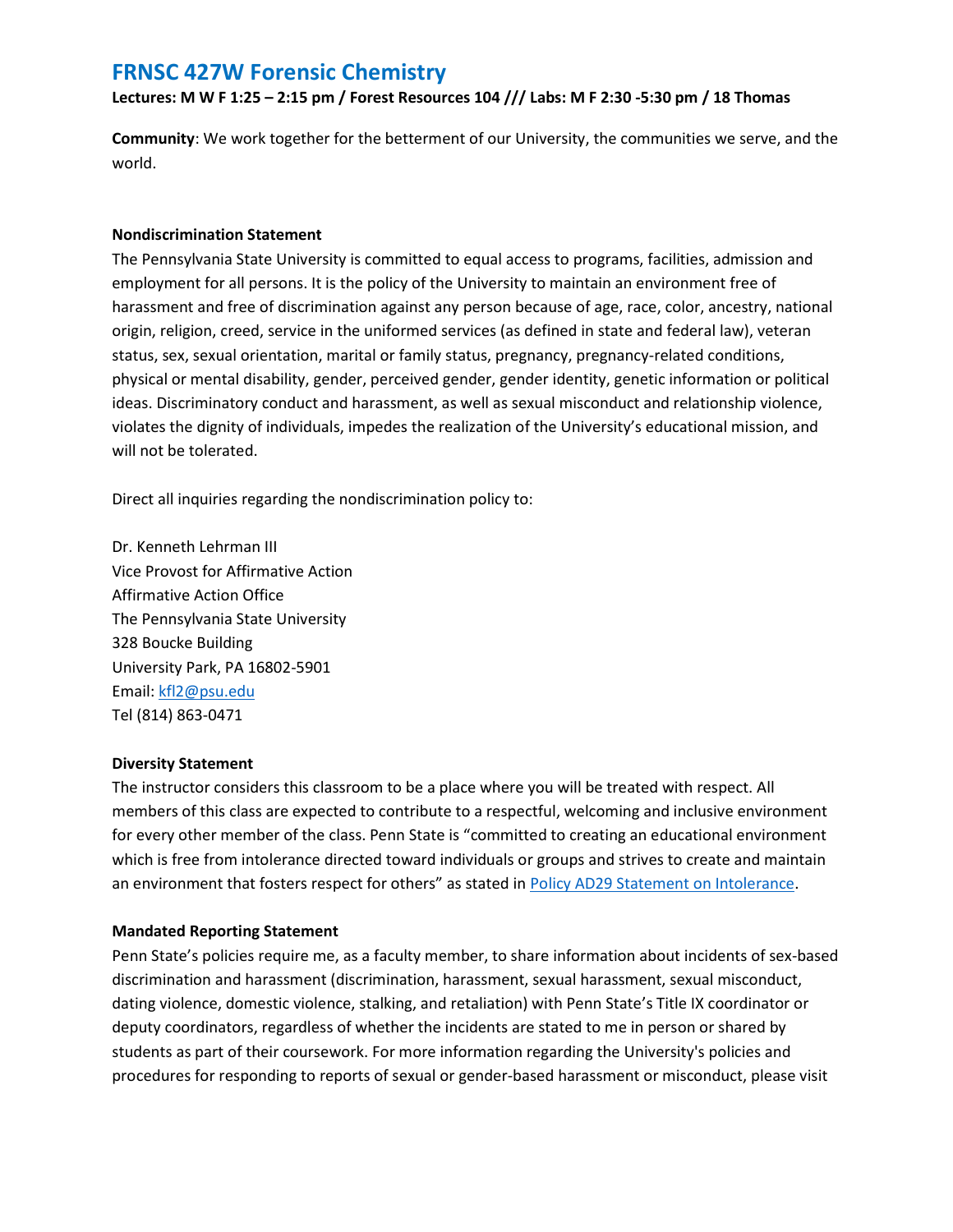Lectures: M W F 1:25 – 2:15 pm / Forest Resources 104 /// Labs: M F 2:30 -5:30 pm / 18 Thomas

http://titleix.psu.edu. Additionally, I am required to make a report on any reasonable suspicion of child abuse in accordance with the Pennsylvania Child Protective Services Law.

#### Penn State Principles

The Pennsylvania State University is a community dedicated to personal and academic excellence. The Penn State Principles were developed to embody the values that we hope our students, faculty, staff, administration, and alumni possess. At the same time, the University is strongly committed to freedom of expression. Consequently, these Principles do not constitute University policy and are not intended to interfere in any way with an individual's academic or personal freedoms. We hope, however, that individuals will voluntarily endorse these common principles, thereby contributing to the traditions and scholarly heritage left by those who preceded them, and will thus leave Penn State a better place for those who follow.

I will respect the dignity of all individuals within the Penn State community. The University is committed to creating and maintaining an educational environment that respects the right of all individuals to participate fully in the community. Actions motivated by hate, prejudice, or intolerance violate this principle. I will not engage in any behaviors that compromise or demean the dignity of individuals or groups, including intimidation, stalking, harassment, discrimination, taunting, ridiculing, insulting, or acts of violence. I will demonstrate respect for others by striving to learn from differences between people, ideas, and opinions and by avoiding behaviors that inhibit the ability of other community members to feel safe or welcome as they pursue their academic goals.

I will practice academic integrity. Academic integrity is a basic guiding principle for all academic activity at Penn State University, allowing the pursuit of scholarly activity in an open, honest, and responsible manner. In accordance with the University Code of Conduct, I will practice integrity in regard to all academic assignments. I will not engage in or tolerate acts of falsification, misrepresentation or deception because such acts of dishonesty violate the fundamental ethical principles of the University community and compromise the worth of work completed by others.

I will demonstrate social and personal responsibility. The University is a community that promotes learning; any behaviors that are inconsistent with that goal are unacceptable. Irresponsible behaviors, including alcohol or drug abuse and the use of violence against people or property, undermine the educational climate by threatening the physical and mental health of members of the community. I will exercise personal responsibility for my actions and I will make sure that my actions do not interfere with the academic and social environment of the University. I will maintain a high standard of behavior by adhering to the Code of Conduct and respecting the rights of others.

I will be responsible for my own academic progress and agree to comply with all University policies. The University allows students to identify and achieve their academic goals by providing the information